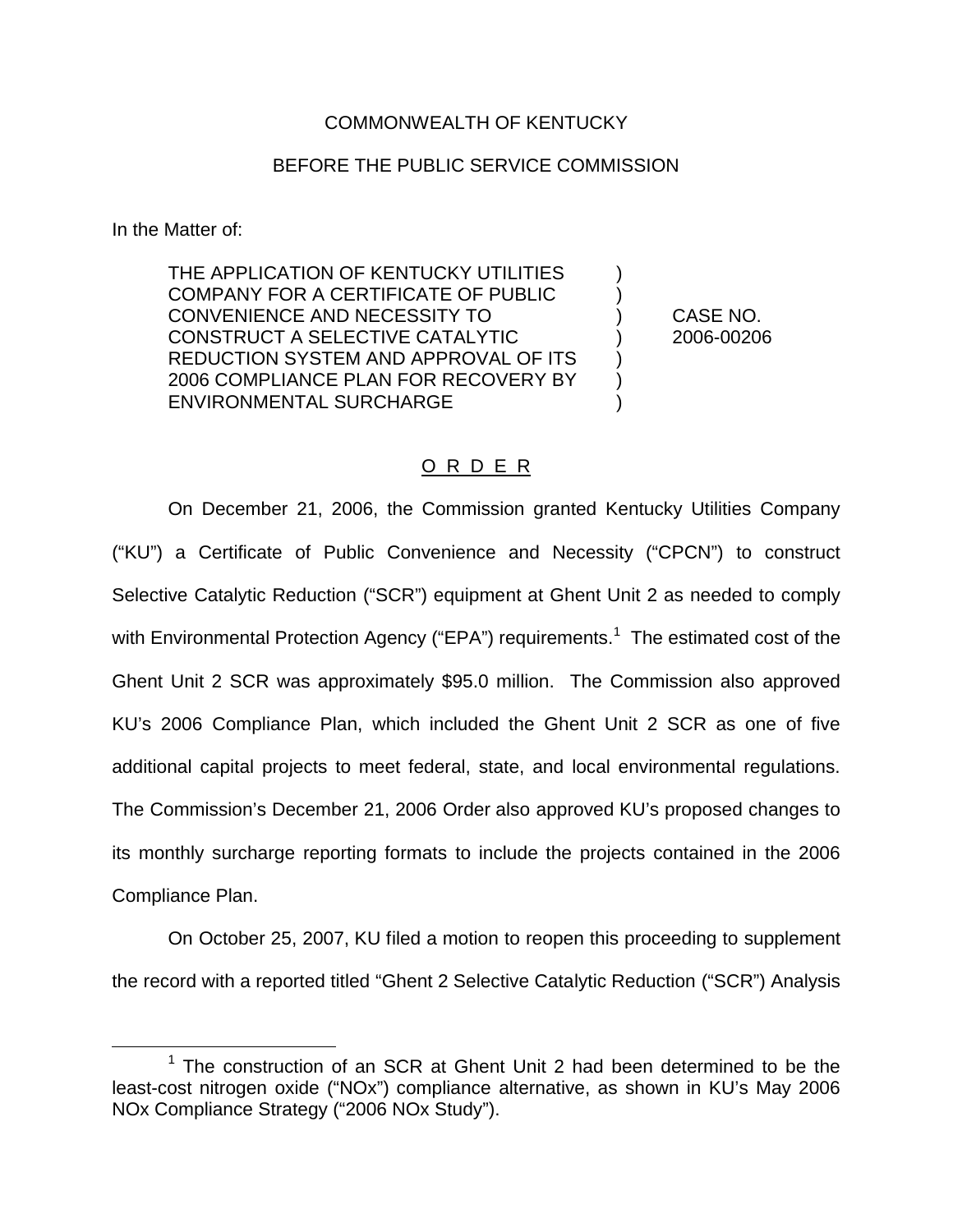Update – Timing of Construction, October 2007" ("2007 SCR Update"). KU also requested that the Commission issue an Order amending KU's 2006 Compliance Plan to remove the Ghent Unit 2 SCR and approve modifications to the monthly environmental surcharge reporting formats to reflect the removal of the Ghent Unit 2 SCR.

## 2007 SCR Update

The 2007 SCR Update notes that since May 2006, more information relating to NOx regulation had become available and five key assumptions that supported the 2006 NOx Study recommendation to construct the Ghent Unit 2 SCR had changed. Those assumptions are:

> 1. Construction cost estimates had increased. The SCR was originally estimated to cost \$95.0 million, the updated cost had risen to \$115.0 million, an approximate increase of 21 percent.

> 2. NOx emission allowance market price forecasts had decreased. The market price forecasts used in the 2006 NOx Study projected allowance prices of \$3,047 to \$3,351 per ton. The 2007 SCR Update market price forecasts ranged from \$2,250 to \$2,366 per ton.

> 3. The EPA released final emission allocations for the first phase of the Clean Air Interstate Rule.

> 4. EPA has enacted an early compliance/reduction program for NOx emissions. By operating existing SCRs outside of the Ozone Season in 2008, KU will be eligible to receive Early Reduction Credits that should cover the entire expected NOx emission allowance shortfall for 2009 and cover much of the expected NO<sub>x</sub> shortfall for  $2010<sup>2</sup>$

 $2$  The 2006 NOx Study and the 2007 SCR Update modeled and evaluated NOx compliance of KU and Louisville Gas and Electric Company ("LG&E") on a combined basis.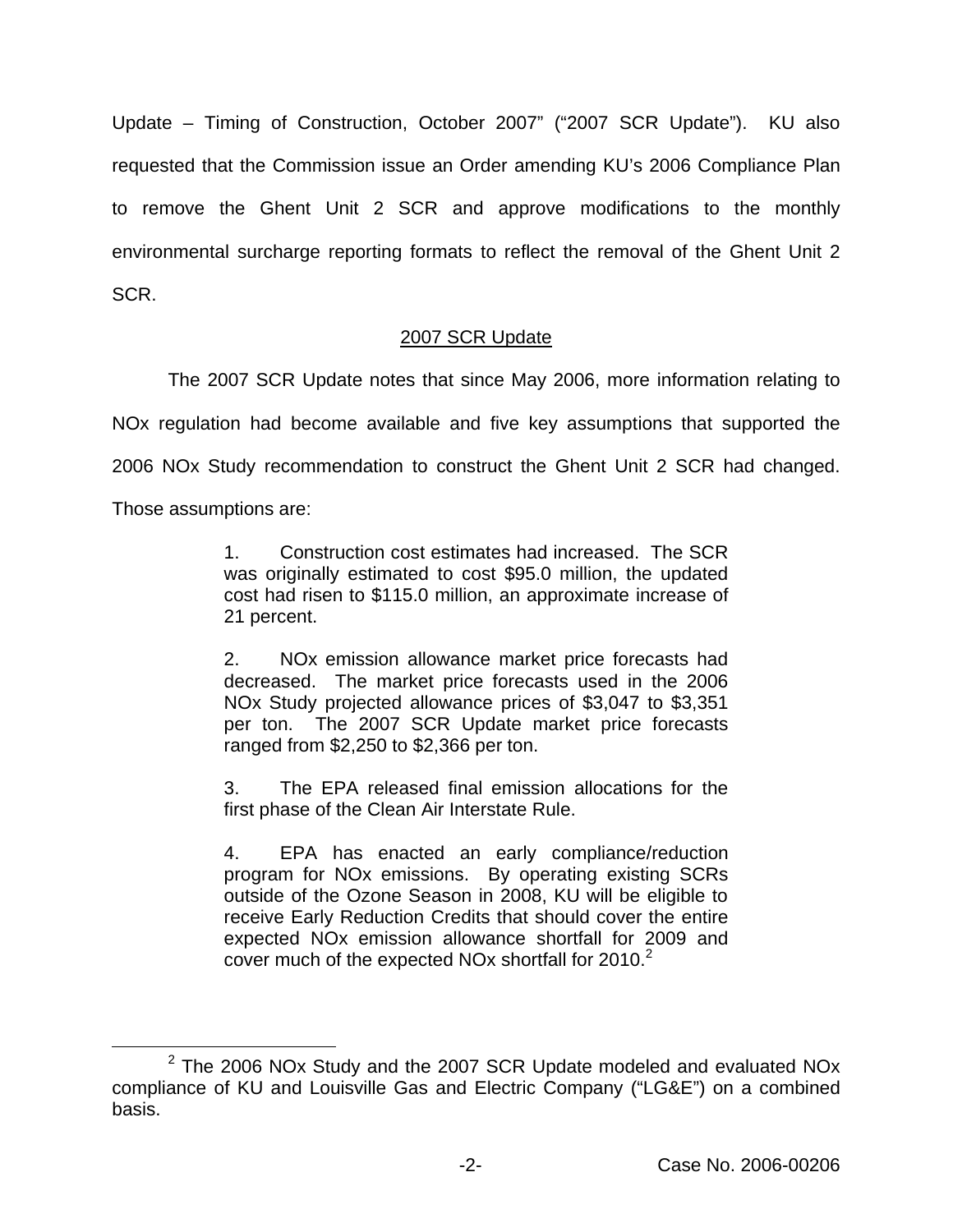5. KU and LG&E have revised the combined NOx emissions forecast to reflect changes in projected emission levels and the receipt of more allowances than originally anticipated from the EPA.

As a result of the changes in these assumptions, KU reevaluated the timing of the construction of the Ghent Unit 2 SCR and concluded that construction at this time was no longer the least-cost alternative. KU decided to delay the construction of the Ghent Unit 2 SCR and instead achieve NOx compliance through emission allowances and better utilization of its existing SCRs.

KU presented its decision to delay the construction of the Ghent Unit 2 SCR during an informal conference held on October 18, 2007 with the Commission Staff and the Attorney General of the Commonwealth of Kentucky, by and through his Office of Rate Intervention ("AG"). As a result of the delay, KU planned to allow the CPCN for the Ghent Unit 2 SCR to lapse on December 21, 2007. $3$  KU stated its intention to continue to evaluate the economics of the Ghent Unit 2 SCR at least annually. If at a future date KU determines that constructing the Ghent Unit 2 SCR is the least-cost alternative it will apply for a new CPCN and request authority to recover the costs through its environmental surcharge.

In its October 25, 2007 motion, $4$  KU noted that the Ghent Unit 2 SCR was one of the projects included in its 2006 Compliance Plan. As KU had decided to allow the CPCN to lapse, it stated that the Ghent Unit 2 SCR project should be removed from the

 $3$  Pursuant to KRS 278.020(1), a certificate to construct new facilities becomes void if not exercised within one year of its issuance.

 $4$  Copies of the October 25, 2007 motion were filed with the AG and the Kentucky Industrial Utility Customers, Inc. ("KIUC"), the intervenors in this case.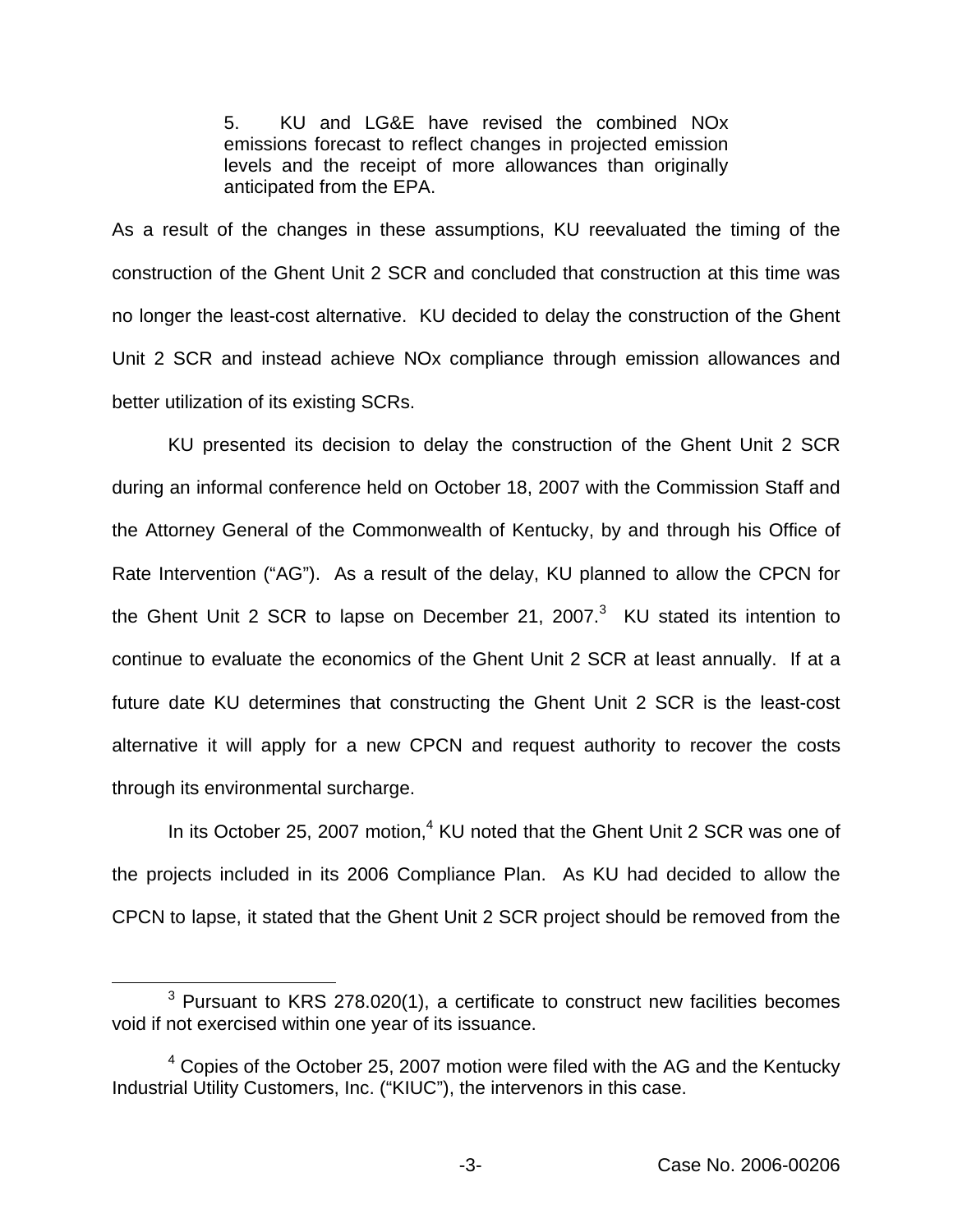2006 Compliance Plan and excluded from the monthly environmental surcharge reporting formats.<sup>5</sup> KU included with its motion copies of the proposed revisions to its monthly environmental surcharge reporting formats to reflect the exclusion of the Ghent Unit 2 SCR. Neither the AG nor KIUC has filed comments on KU's motion.

The Commission has reviewed KU's 2007 SCR Update and finds that the analysis should be filed in the record of this proceeding. The Commission has also reviewed KU's motion and finds it reasonable and agrees that as the CPCN for the Ghent Unit 2 SCR has lapsed, KU's 2006 Compliance Plan should be amended to remove that project and KU's monthly environmental surcharge reporting formats should be revised to reflect this amendment to the 2006 Compliance Plan.

The Commission further finds that KU should continue to at least annually evaluate the economics of constructing the Ghent Unit 2 SCR and periodically report these evaluations to the Commission. KU should include the most current SCR evaluation as part of its integrated resource plan ("IRP") filing, which is required every 3 years,<sup>6</sup> and may submit more frequent reports if it believes circumstances warrant.

IT IS THEREFORE ORDERED that:

1. KU's 2007 SCR Update shall be incorporated into the record of this proceeding.

2. KU's 2006 Compliance Plan approved by the December 21, 2006 Order is amended to remove the Ghent Unit 2 SCR project.

<sup>&</sup>lt;sup>5</sup> Beginning with the monthly environmental surcharge reflecting the expense month ending September 30, 2007, KU has excluded the construction work in progress associated with the Ghent Unit 2 SCR from the surcharge calculations.

 $6$  KU's next IRP filing is due on April 21, 2008.